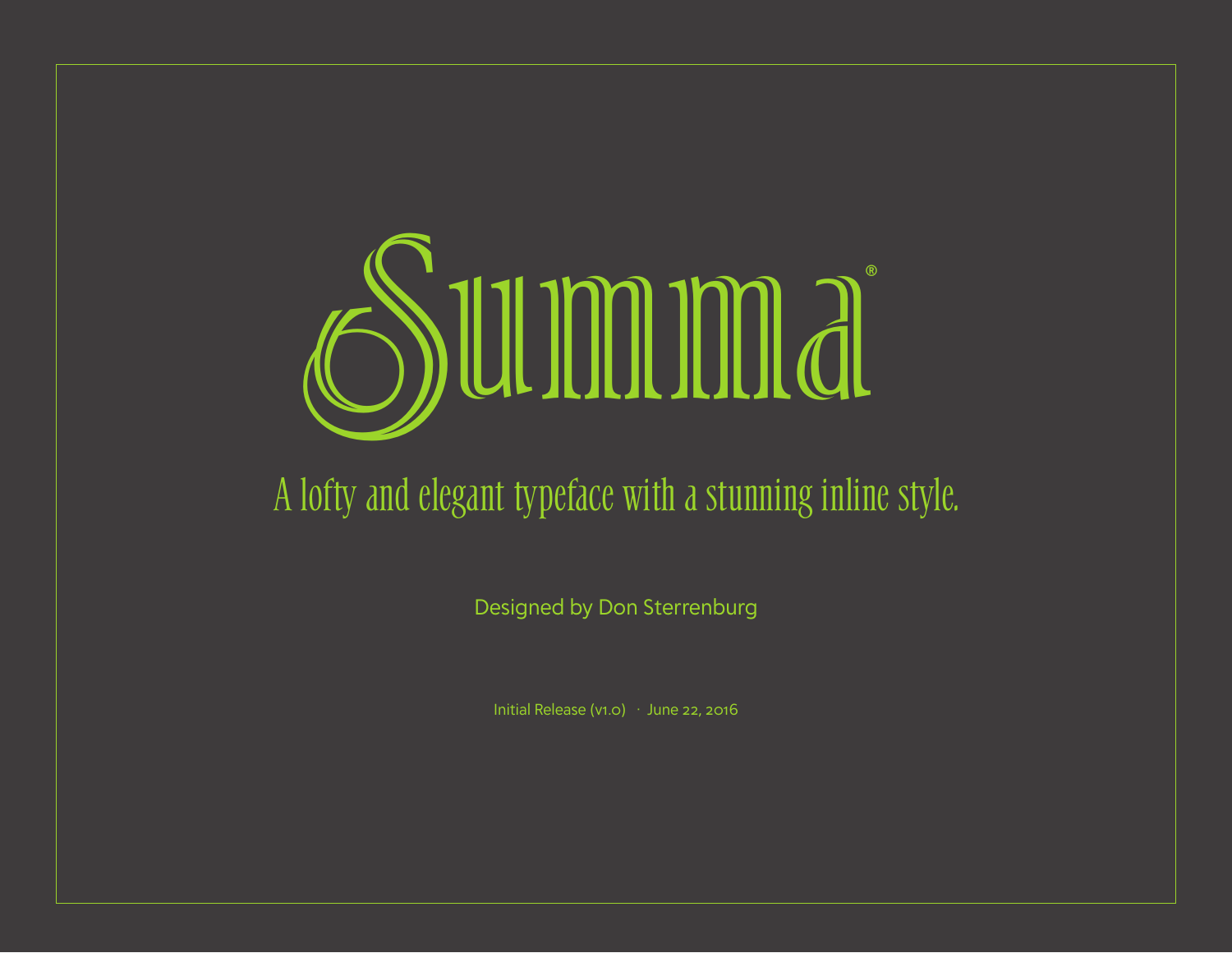HOJA VOLANTE *Published Quarterly by The Zamorano Club* Ringstraße Motel Þröngur & hækkuð klassískt Roman *A state landmark dedicated in 1898* SCYLLA & CHARYBDIS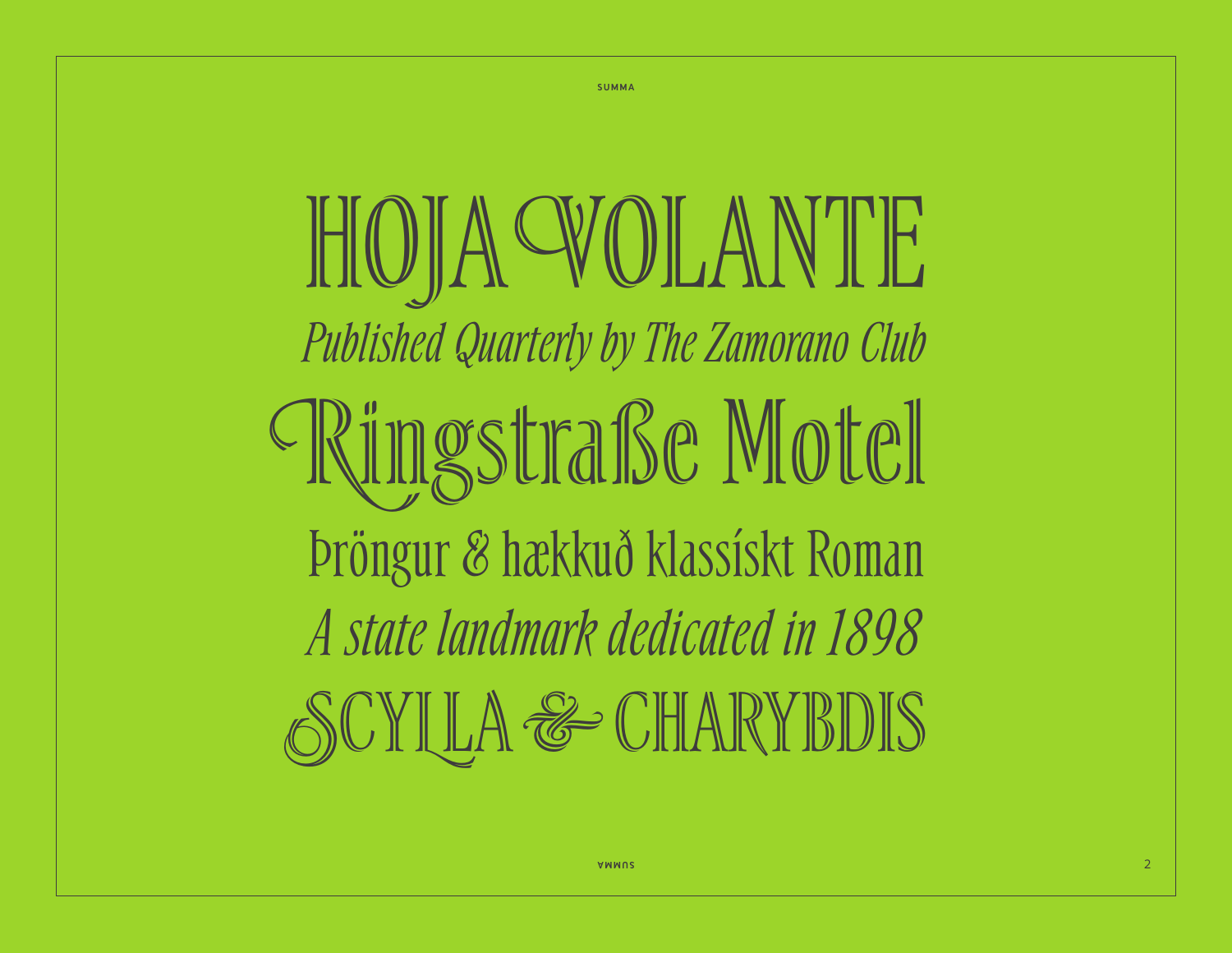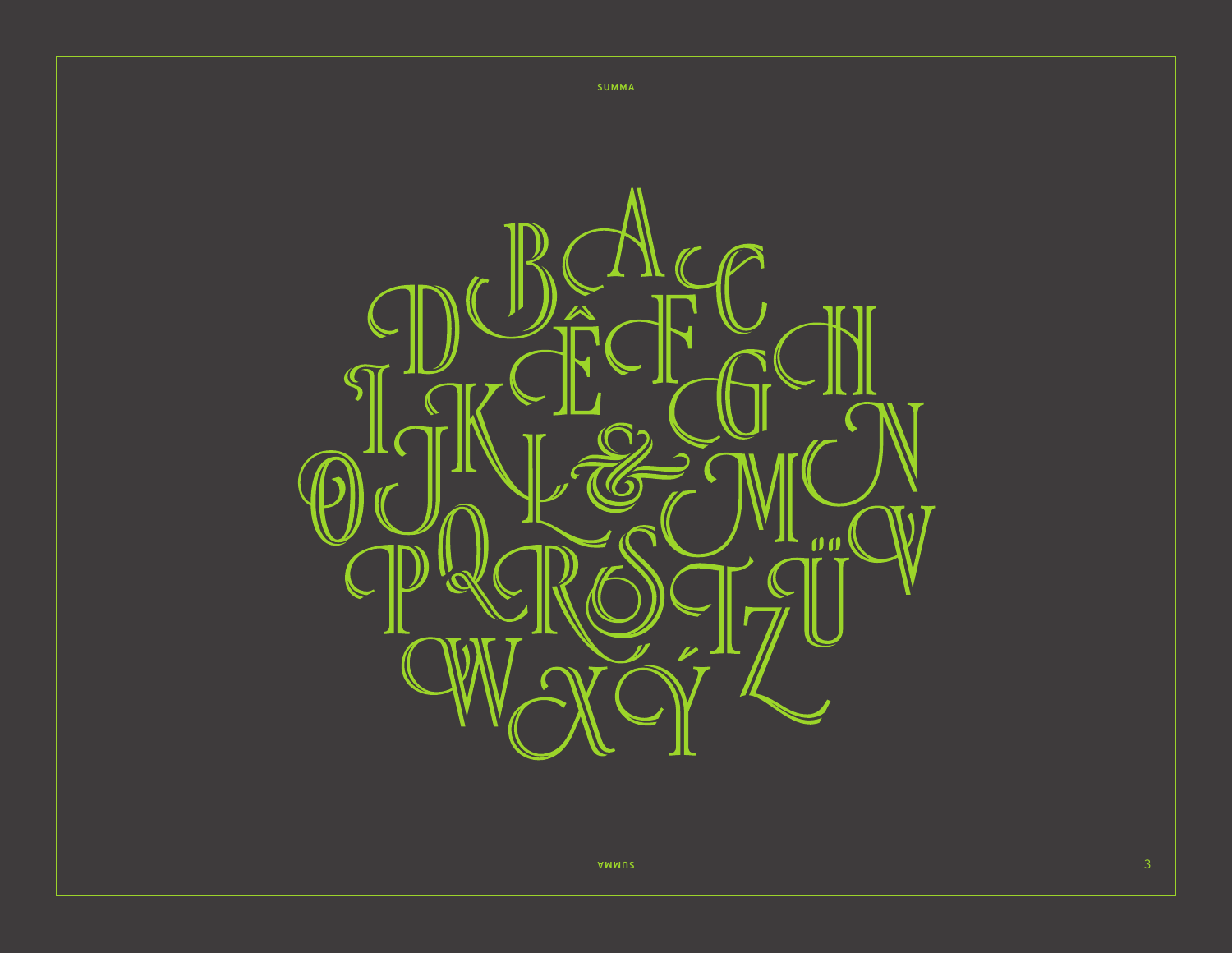**SUMMA**

96PT COMPARISON

INLINE

# Hamburgefontsiv Hamburgefontsiv *Hamburgefontsiv* REGULAR

ITALIC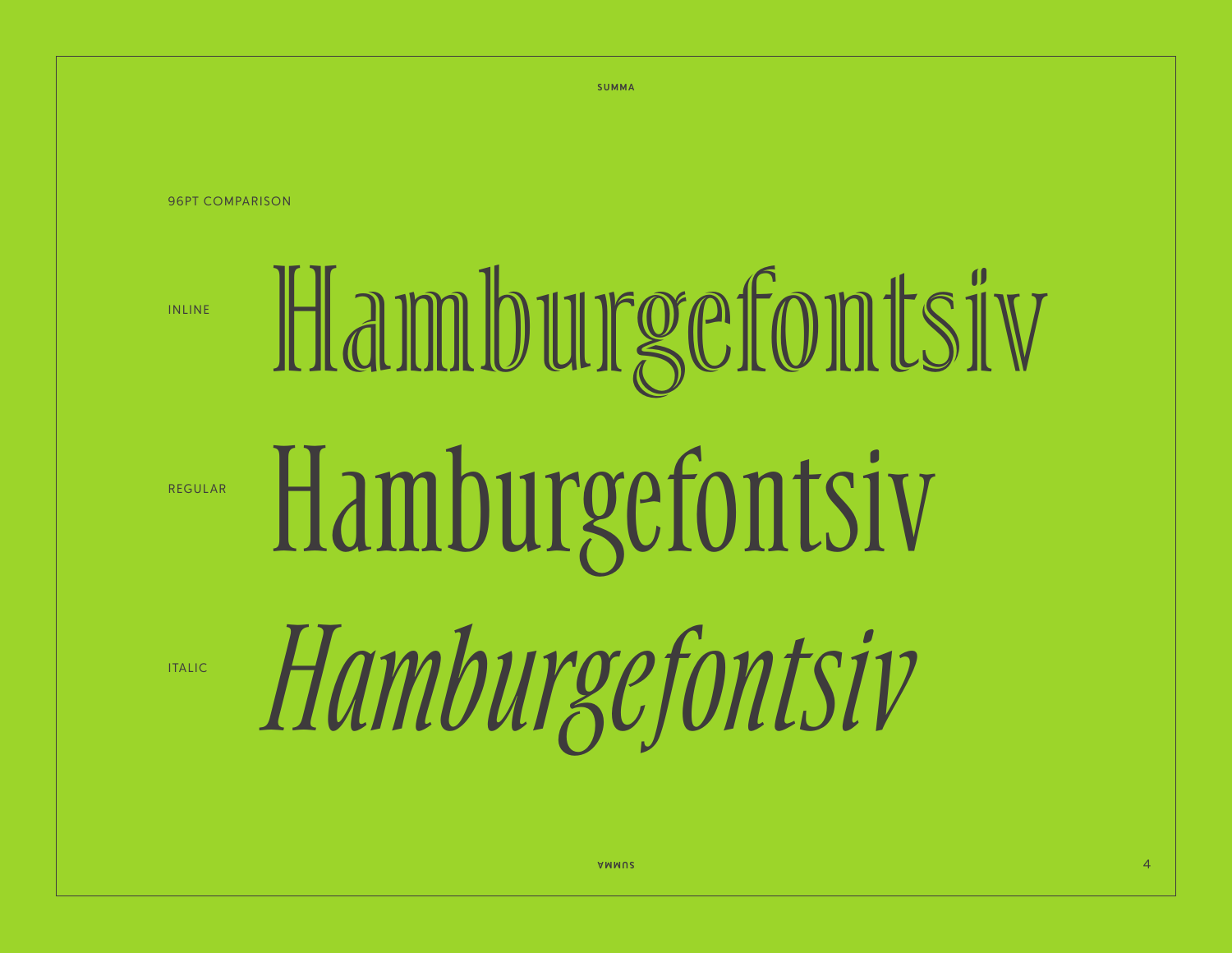**SUMMA**

## Features

SWASH VARIANTS STANDARD LIGATURES Van Nuys →  $\nabla$ an Nuys Office → Office Call Saul → Call Saul

STYLISTIC ALTERNATES DISCRETIONARY LIGATURES AWAY RAMP → AWAY RAMP *Math Art* → *Math Art*

**Additional Features Include:** Kerning (kern), Fractions (frac), Standard Ligatures (liga), and Ordinals (ordn)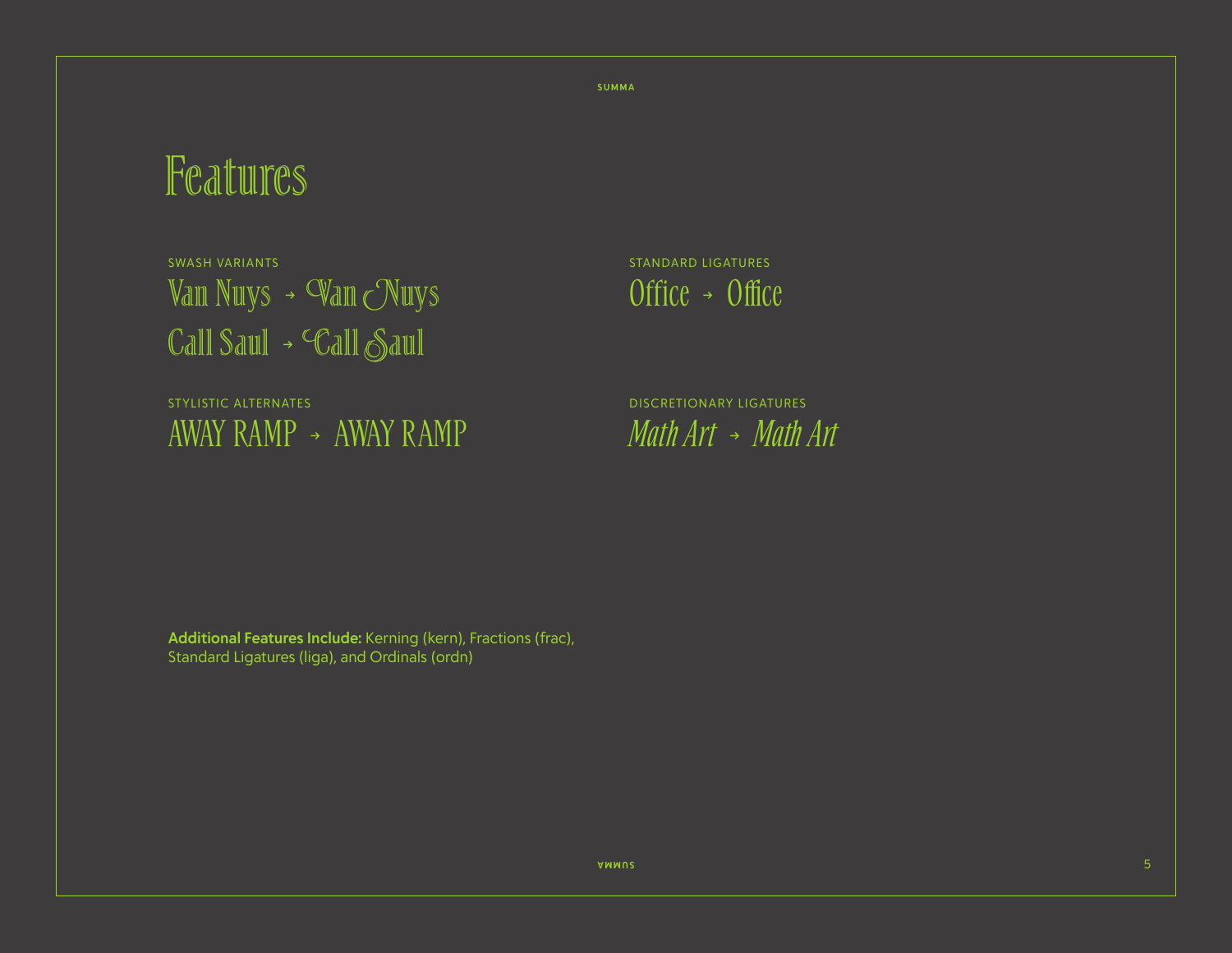# Story

Don Sterrenburg is truly a master with pen and ink. His wealth of knowledge and considerable experience were brought to bear in creating Summa. Delve Fonts worked very closely with Sterrenburg for years to diligently transform his magnificent pen and ink drawings on illustration board into modern font software, sending type specimens and working fonts for review and then faithfully completing the revisions he requested after carefully examining the materials.

"There was real excitement with the arrival of each shipment of new art from Don," relates Delve Withrington, principal at Delve Fonts. He continues: "It was a pleasure to work with Don because the physical artwork he prepared for production of the digital typeface was confident, and precise — leaving no room to misinterpret the intent."

The resulting typeface is a testament to the effort of everyone involved. The classic roman spirit and bracketed, cupped serifs together with the narrow width and elevated x-height of Summa give it a lofty, elegant appearance and an economic use of space. The 'true italic' counterpart style — not simply slanted or oblique — with its more calligraphic form is a wellbalanced and thoughtful adaptation of the regular design.

Summa Inline is a fascinating stylistic variation that takes the design of Summa to another place entirely. It is a complete re-imagining of the structure of the forms found in the regular. The inline seemingly twists in places, dropping out where strokes cross over each other creating an almost three dimensional, ribbon-like appearance. In addition, the inline variant of Summa includes a set of swash capital letters that allow designers to easily give their setting that extra little dash of calligraphic flare and exuberance.

Designer: Don Sterrenburg Production: Dave Bailey, Delve Withrington Direction: Delve Withrington

3 styles in Summa: Inline, Regular, Italic

Formats Available: OpenType (OTF), Truetype (TTF), and Webfonts (WOFF, WOFF2)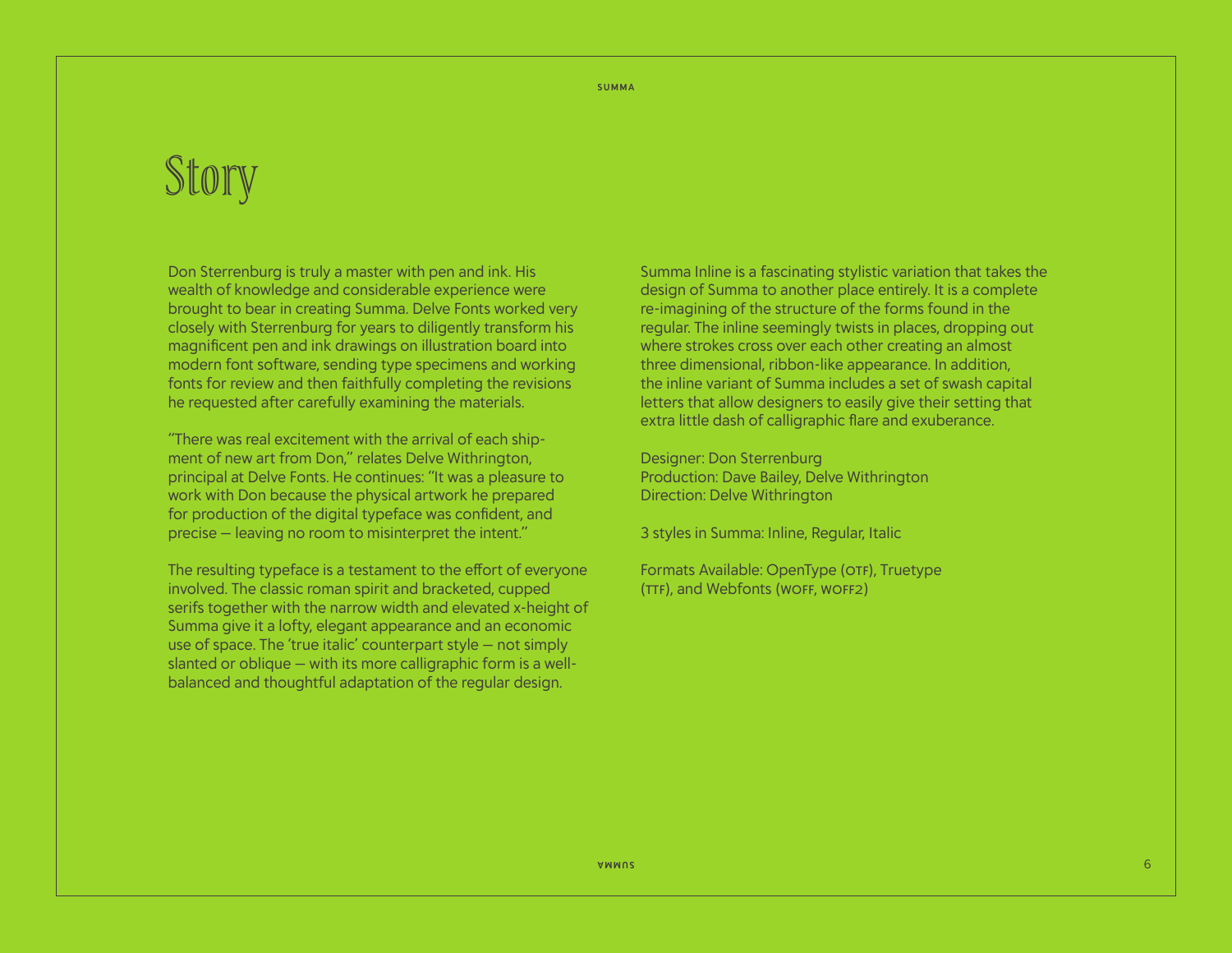#### 18PT INLINE

The goal in letter spacing is to develop an ideal negative (white) space for each class of letter. When these letters are then juxtaposed, the white space between them balances with the white within them to create an optically even (balanced) tone or flow. This produces optimum readability and good legibility.

#### 18PT ITALIC

*The goal in letter spacing is to develop an ideal negative (white) space for each class of letter. When these letters are then juxtaposed, the white space between them balances with the white within them to create an optically even (balanced) tone or flow. This produces optimum readability and good legibility.*

#### 18PT REGULAR

The goal in letter spacing is to develop an ideal negative (white) space for each class of letter. When these letters are then juxtaposed, the white space between them bal� ances with the white within them to create an optically even (balanced) tone or flow. This produces optimum readability and good legibility.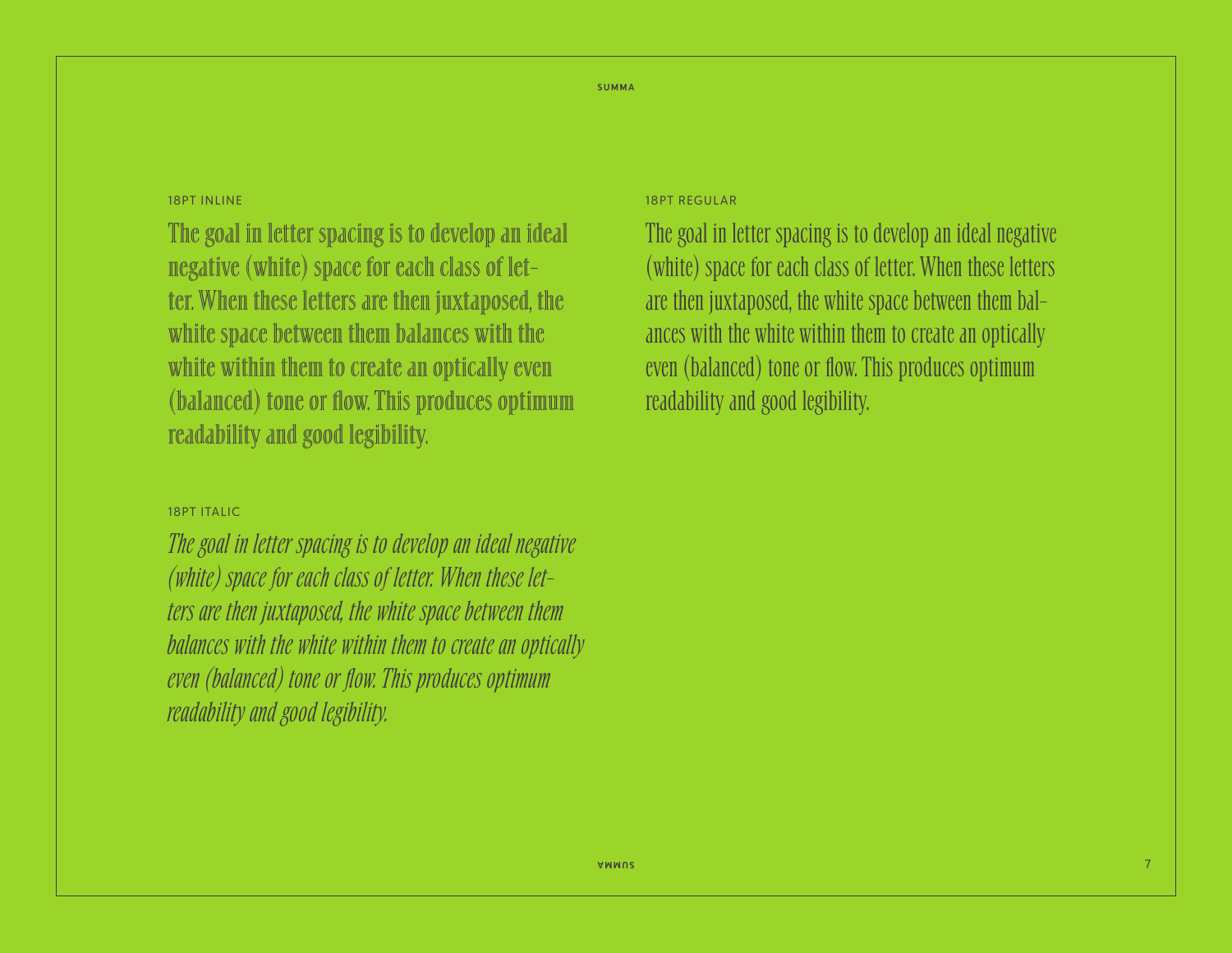# Language Support

Summa supports the following languages: Abenaki, Afaan Oromo, Afar, Afrikaans, Albanian, Alsatian, Amis, Anuta, Aragonese, Aranese, Arrernte, Arvanitic, Asturian, Aymara, Basque, Bikol, Bislama, Breton, Cape Verdean, Catalan, Cebuano, Chamorro, Chavacano, Chickasaw, Cofan, Corsican, Danish, Dawan, Delaware, Dholuo, Drehu, Dutch, English, Esto nian, Faroese, Fijian, Filipino, Finnish, Folkspraak, French, Frisian, Friulian, Galician, Genoese, German, Gooniyandi, Greenlan dic, Guadeloupean, Gwichin, Haitian Creole, Han, Hiligaynon, Hopi, Icelandic, Ido, Ilocano, Indonesian, Interglossa, Inter lingua, Irish, Italian, Jamaican, Javanese, Jerriais, Kala Lagaw Ya, Kapampangan, Kaqchikel, Kikongo, Kinyarwanda, Kiribati, Kirundi, Klingon, Latin, Latino Sine, Lojban, Lombard, Low Saxon, Luxembourgish, Makhuwa, Malay, Manx, Marquesan, Meriam Mir, Mohawk, Montagnais, Murrinhpatha, Nagamese Creole, Ndebele, Neapolitan, Ngiyambaa, Norwegian, Novial, Occidental, Occitan, Oshiwambo, Palauan, Papiamento, Pied montese, Portuguese, Potawatomi, Qeqchi, Quechua, Raro tongan, Romansh, Rotokas, Sami Southern, Samoan, Sango, Saramaccan, Sardinian, Scottish Gaelic, Seri, Seychellois, Shawnee, Shona, Sicilian, Slovio, Somali, Sotho Northern, Sotho Southern, Spanish, Sranan, Sundanese, Swahili, Swazi, Swedish, Tagalog, Tetum, Tok Pisin, Tokelauan, Tshiluba, Tsonga, Tswana, Tumbuka, Tzotzil, Ukrainian, Uzbek, Venetian, Volapuk, Voro, Walloon, Waraywaray, Warlpiri, Wayuu, Wikmungkan, Wiradjuri, Xhosa, Yapese, Yindjibarndi, Zapotec, Zulu, Zuni

8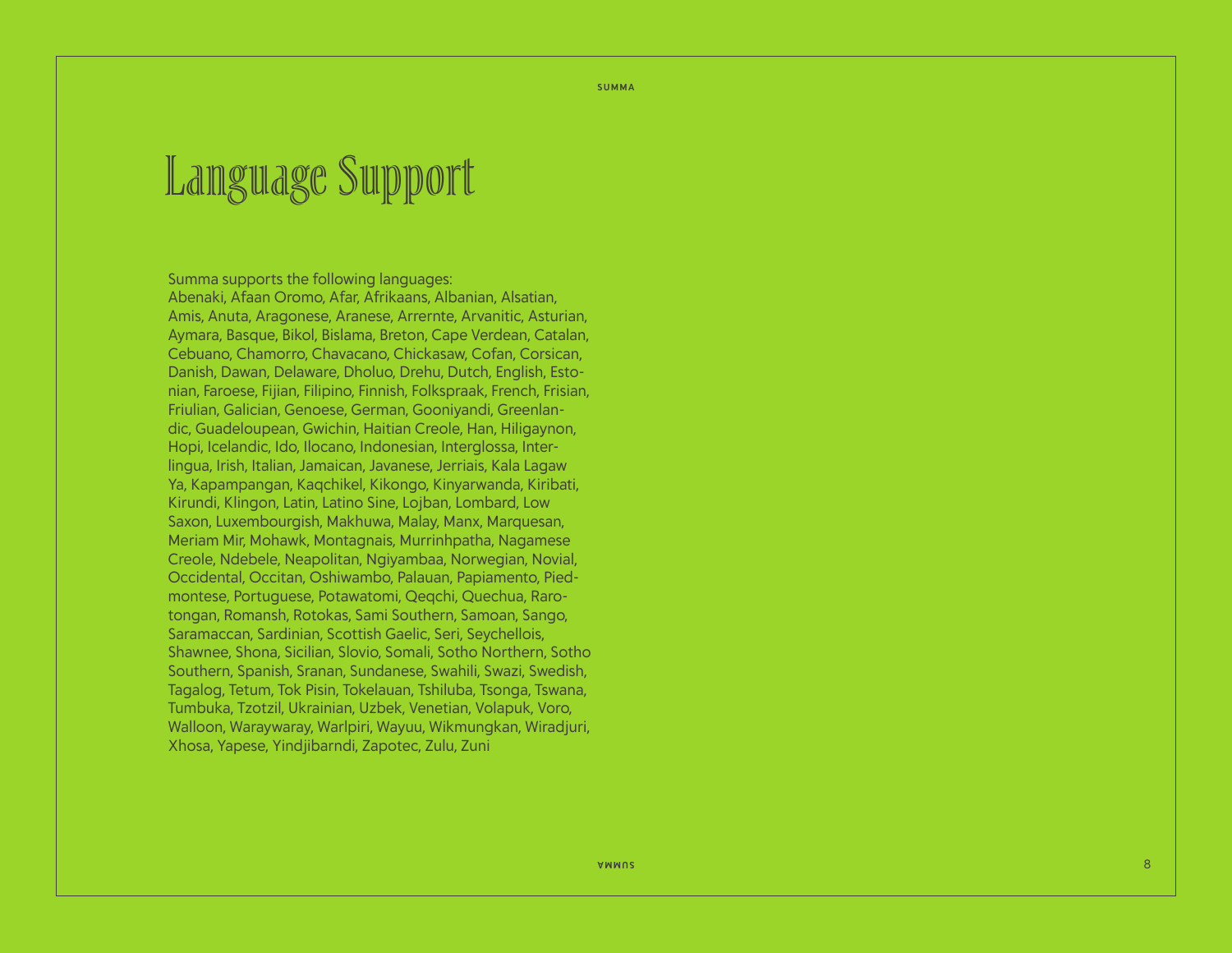Glyphs **24PT SUMMA INLINE** 3456789:; < = >? @ A B C D E F G H I J K L M N O P Q R S T U V WXYZ V X X X abcdef g hijklm nopqrstuvwxyz { | }  $\sim$  Ä Å Ç É Ñ Ö Ü á à â ä ä å å å ç é è ê ë í ì î ï ñ ó ò ô ö ö ú ù û û iï  $\dagger$  ° ¢ £ §  $\mathcal{L} \bullet \P \mathbb{B} \cong \mathbb{C}$   $\mathbb{C}$   $\mathbb{C}$   $\mathbb{C}$   $\mathbb{C}$   $\mathbb{C}$   $\mathbb{C}$   $\mathbb{C}$   $\mathbb{C}$   $\mathbb{C}$   $\mathbb{C}$   $\mathbb{C}$   $\mathbb{C}$   $\mathbb{C}$   $\mathbb{C}$   $\mathbb{C}$   $\mathbb{C}$   $\mathbb{C}$   $\mathbb{C}$   $\mathbb{C}$   $\mathbb{C}$   $\mathbb{C}$   $\mathbb$  $\ldots \mathring{A} \mathring{A} \mathring{O} \times \mathbb{C} \mathbb{C} \mathbb{C} \mathbb{C} \mathbb{C} \mathbb{C} \mathbb{C} \mathbb{C} \mathbb{C} \mathbb{C} \mathbb{C} \mathbb{C} \mathbb{C} \mathbb{C} \mathbb{C} \mathbb{C} \mathbb{C} \mathbb{C} \mathbb{C} \mathbb{C} \mathbb{C} \mathbb{C} \mathbb{C} \mathbb{C} \mathbb{C} \mathbb{C} \mathbb{C} \mathbb{C} \mathbb{C} \mathbb{C} \mathbb{C} \mathbb{C} \mathbb{C$ CHIÍÎÏJK L Ł M N N Ď Đ Đ Đ Đ Đ Q R S Š T U Ü Ú V WXYÝZŽ&fffifififififififififififififi

**SUMMA**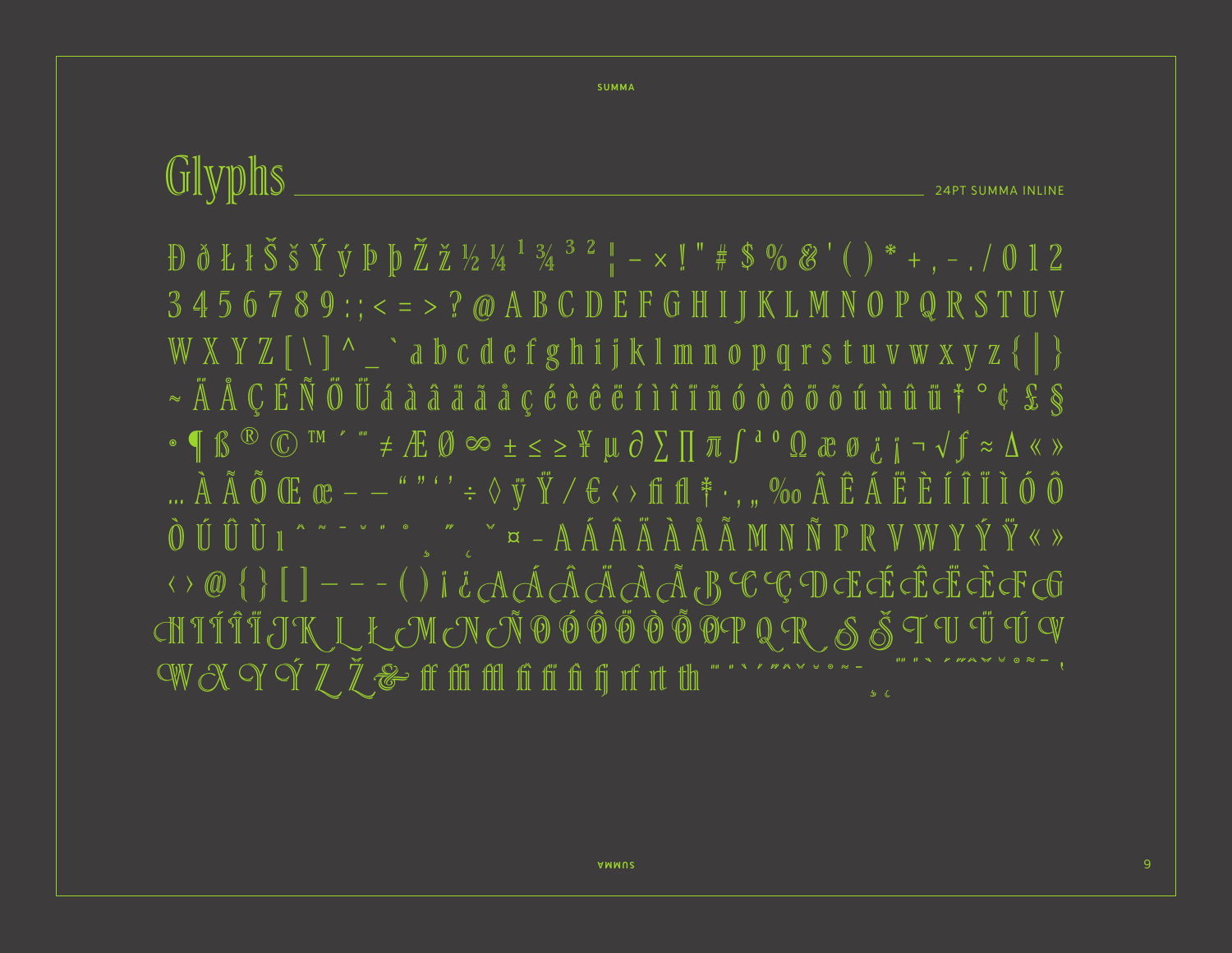**SUMMA** 

### Glyphs **24PT SUMMA REGULAR**

 $456789$ :; < = > ? @ A B C D E F G H I J K L M N O P Q R S T U V W  $X Y Z \wedge \neg \wedge \neg$  abcdef g hij k l m n o p q r s t u v w x y z {  $\wedge$  } ~  $\ddot{A}$ Å ÇÉÑ Ö Ü á à â ä ã å ç é è è ë í ì î ï ñ ó ò ô ö õ ú ù û ü † ° ¢ £ § • ¶ ß  $\mathbb{R}$   $\mathbb{C}$  TM ' "  $\neq$   $\mathbb{E}$   $\emptyset$   $\infty$   $\pm$   $\leq$   $\geq$   $\frac{V}{I}$   $\mu$   $\partial$   $\sum$   $\prod$   $\pi$   $\int$   $\leftarrow$   $\Omega$   $\partial$   $\partial$   $\int$   $i$   $\pi$   $\sqrt{f}$   $\approx$   $\Delta$   $\ll$   $\gg$  ...  $\tilde{A} \tilde{A} \tilde{O} \times \mathbb{C}$   $\mathbb{C}$   $-$  " " ' ' ÷  $\diamond$  y  $\ddot{Y} \times \mathbb{C}$   $\leftrightarrow$  fi fl  $\dagger$   $\cdot$  , " ‰  $\hat{A} \hat{E} \hat{A} \hat{E} \hat{E} \hat{I} \hat{I} \hat{I} \hat{I} \hat{O} \hat{O} \hat{O}$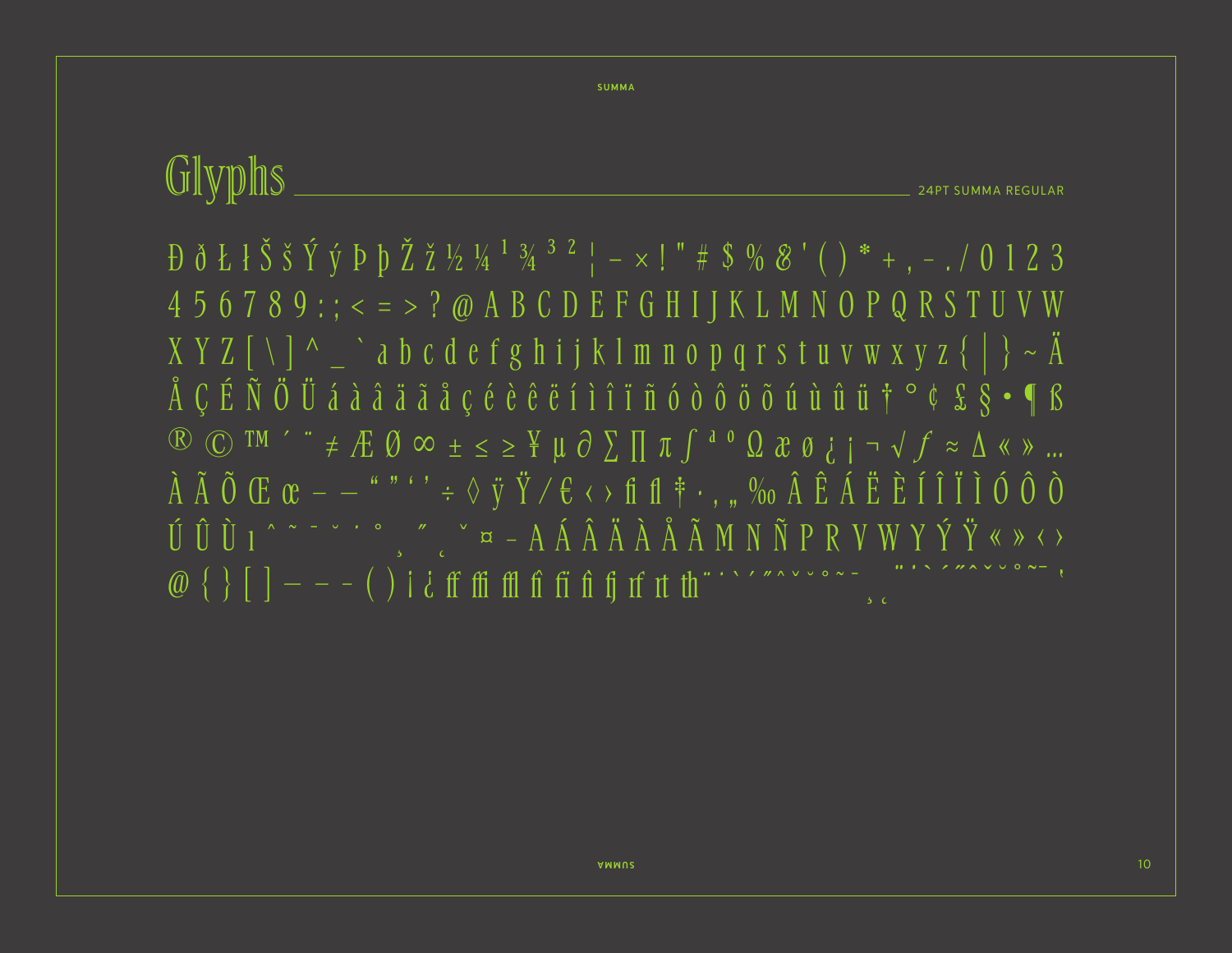## Glyphs **24PT SUMMA ITALIC**

**SUMMA** 

 $D \del t \del t \del S \del s \acute t \acute y \acute P \acute p \acute Z \del z \acute z \acute w \del t \acute w \del t \acute w \del t \acute w \del t \acute w \del t \acute w \del t \acute w \del t \acute w \del t \acute w \del t \acute w \del t \acute w \del t \acute w \del t \acute w \del t \acute w \del t \acute w \del t \acute w \del t \acute w \del t \acute w \del t \acute w \del t \acute w \del t \acute w \del t \acute w \del t \acute w \del t \acute w \del t \acute w \del t \acute w \del t \acute w \del t \acute w \del t \acute w \del t \acute w \del t \acute w \del t$  $456789... \leq z > P @ABCDEFGHJJKLMNOPQRSTUVW$  $XYZ \bigcap Y \bigcap Y \bigcap Y$  abcdef ghijklmnop qrstuvwxyz{|} ~  $\ddot{A}$  $\AA$  CÉÑ ÖÜ á à â â ä ã å ç é è ê ë í ì î ï ñ ó ò ô ö õ ú ù û ü  $\ddot{r}$   $\circ$  ¢  $\pounds$   $S \cdot \P$   $S$  $\mathbb{R}$   $\mathbb{C}$  TM  $\prime$  "  $\neq$   $\#$   $\emptyset$   $\infty$   $\pm$   $\leq$   $\geq$   $\frac{V}{I}$   $\mu$   $\partial$   $\sum$   $\iint \pi$   $\int$   $\left(\begin{array}{cc} a & 0 & 0 \ a & \beta & i \end{array}\right)$   $\rightarrow$   $\int$   $\approx$   $\Delta$   $\ll$   $\gg$  ...  $\hat{A} \tilde{A} \tilde{O} \mathbb{C} \mathbb{C} \mathbb{C} \mathbb{C} \mathbb{C}^{-1} \mathbb{C} \mathbb{C} \mathbb{C} \mathbb{C} \rightarrow \hat{B} \mathbb{C} \mathbb{C} \mathbb{C} \rightarrow \hat{C} \mathbb{C} \mathbb{C} \mathbb{C} \rightarrow \hat{C} \mathbb{C} \mathbb{C} \mathbb{C} \rightarrow \hat{C} \mathbb{C} \mathbb{C} \mathbb{C} \rightarrow \hat{C} \mathbb{C} \mathbb{C} \mathbb{C} \rightarrow \hat{C} \mathbb{C} \mathbb{C} \math$  $\begin{array}{ccccccccccccc} \hat{U} & \hat{U} & \hat{U} & \iota & \hat{I} & \hat{I} & \hat{I} & \hat{I} & \hat{I} & \hat{I} & \hat{I} & \hat{I} & \hat{I} & \hat{I} & \hat{I} & \hat{I} & \hat{I} & \hat{I} & \hat{I} & \hat{I} & \hat{I} & \hat{I} & \hat{I} & \hat{I} & \hat{I} & \hat{I} & \hat{I} & \hat{I} & \hat{I} & \hat{I} & \hat{I} & \hat{I} & \hat{I} & \hat{I} & \hat{I} & \hat$